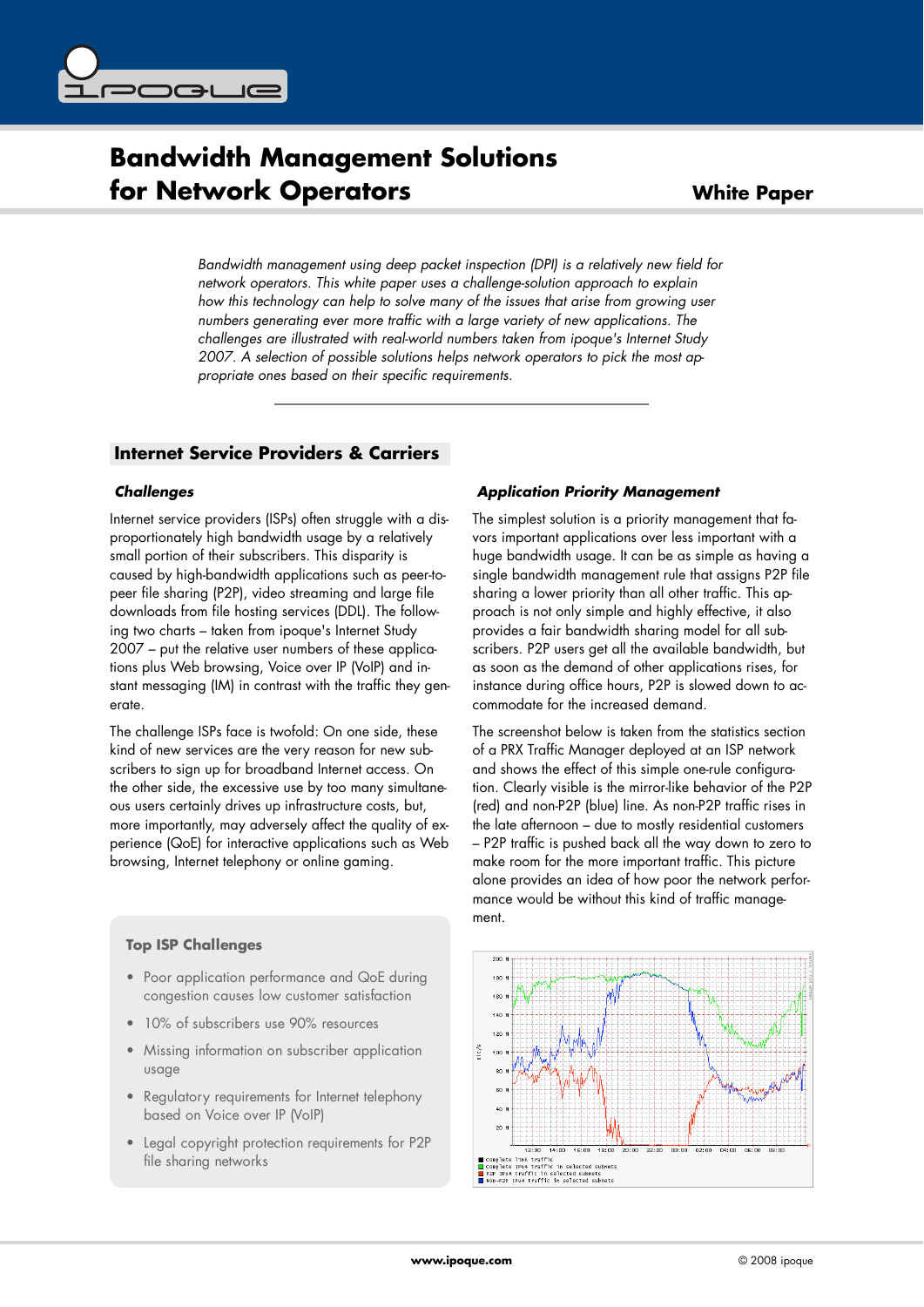

#### *Advanced Priority Management*

Using multi-tiered priorities enables the offering of improved quality of experience (QoE) for interactive and real-time applications. For instance, all Voice over IP (VoIP) traffic gets the highest priority, Web browsing and audio and video streaming get high priority, P2P file sharing gets the lowest priority and everything else the default priority.

The result is that VoIP packets will be dropped last, which can only happen if the link is saturated with VoIP – a very unlikely situation. P2P packets are always dropped first until no P2P is possible, if the demand from all other applications is that high. And between these two, Web browsing and streaming will operate faster in a congestion situation then all other, non-timecritical applications.

#### *Tiered Service Model*

Most ISPs use either volume-based or flat rate pricing models – with the latter being what customers have come to expect. If a significant portion of subscribers is excessively using their available bandwidth with services like P2P file sharing, the infrastructure costs will rise – not only for the operator, but for all subscribers, even those not using P2P at all. As these are the majority, the result is that most subscribers are unfairly overcharged.

Going back to a volume-based charging model for all customers is usually out of question. Instead, many ISPs revert to data rate limitation for these power users. As this indiscriminately slows down all applications, it also degrades the service quality (QoS) of interactive applications. This means poor service and drives valuable customers away.

A much better approach is a multi-tier bandwidth model with optional per-subscriber allowances for high-bandwidth application traffic. As a result, a standard flat rate Internet access can be offered at a lower price. If customers would like to use P2P file sharing, they can simple book an option that gives them a certain monthly download volume. The result is a much fairer pricing model for all customers.

Important interactive applications such as Internet telephony (VoIP), instant messaging (IM) and Web browsing could always be given a guaranteed bandwidth and higher priority to ensure high QoE and customer satisfaction at all times. In addition, an ISP offering its own VoIP service can offer special QoS guarantees as a key differentiator from third-party offerings.

#### *Regulatory and Legal Issues*

PRX Traffic manager can be used to enforce legal requirements ISPs may face based on local laws. P2P file sharing traffic can be filtered for copyright-protected content. This can be accomplished using ipoque's unique BitTorrent tracker withelisting. BitTorrent, as opposed to most other P2P networks such as eDonkey, Kazaa, Soulseek, Filetopia and WinMX is significantly used to exchange legitimate content including open source software, online games updates and large, public-domain multimedia files.

The content control for P2P networks can also be done on file level. In the method, each file's unique hash value is checked against a reference database of legitimate or undesired content. This works not only for Bit-Torrent, but for most popular P2P file sharing networks.

In addition to P2P, some legislations require special control of Internet telephony. PRX Traffic Manager allows to flexibly monitor VoIP traffic, including SIP, Skype, H.323 and IAX, and to define subscriber-specific rules to manage the call behavior.

## **Schools and Universities**

#### *Challenges*

Operators of educational and research networks at schools and universities face a number of very unique challenges. Their often high-speed Internet connectivity in combination with largely unrestricted access expose these organizations to bandwidth-hogging applications such as peer-to-peer (P2P) file sharing and media streaming. P2P applications like BitTorrent and eDonkey still consume well over 50% of the available bandwidth. Audio and video streaming applications embedded in Web sites like YouTube grow in popularity. The following chart shows the protocol distribution at German universities and is taken from ipoque's Internet Study 2007: